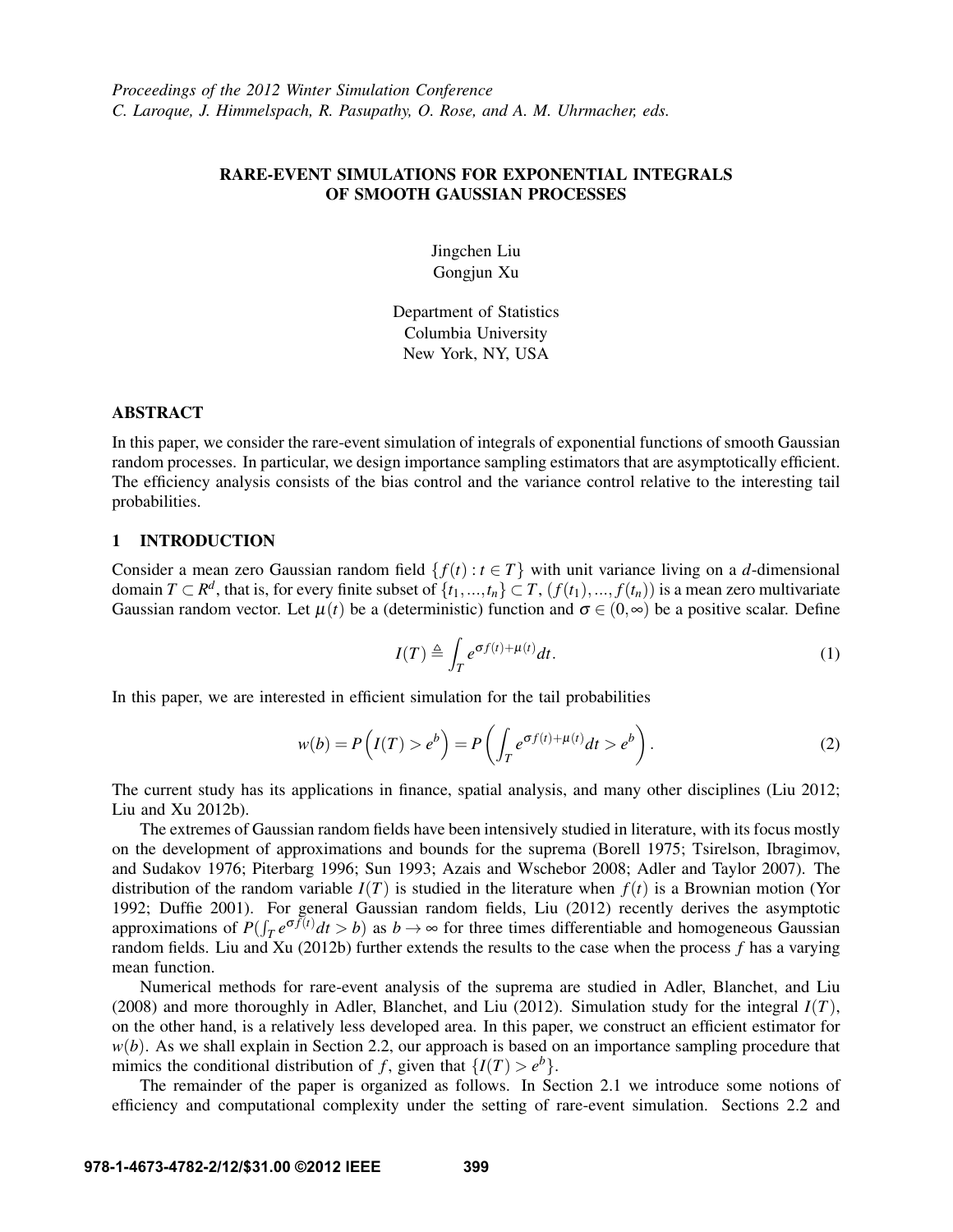2.3 provide the construction of our importance sampling estimator and show the main properties of our algorithm. Some numerical simulations are conducted in Section 3 and detailed proofs of our main theorems are given in Section 4.

### 2 MAIN RESULTS

#### 2.1 On the Rare-event Simulation

We first introduce some general notions of rare-event simulations. Given that *w*(*b*) converges to zero, for a Monte Carlo estimator  $L_b$ , it is more meaningful to consider the error of  $L_b$  relative to  $w(b)$ . This is because a trivial estimator  $L_b^* = 0$  has an error  $|L_b^* - w(b)| = w(b) \to 0$ . One usually employs the concept of *weak efficiency* or *asymptotic optimality* as an efficiency criterion, which is defined as follows.

**Definition 1** An estimator  $L_b$  is said to be *weakly efficient* or *asymptotically optimal* in estimating  $w(b)$ if  $EL_b = w(b)$  and

$$
\limsup_{b \to \infty} \frac{Var(L_b)}{w^{2-\epsilon}(b)} = 0,
$$
\n(3)

for all  $\varepsilon > 0$ .

Asymptotic optimality is a popular efficiency criterion in the rare-event simulation (Asmussen and Glynn 2007). Suppose that one wants to estimate  $w(b)$  with certain relative accuracy, that is, to compute an estimator  $Z_b$  such that for some prescribed  $\varepsilon, \delta > 0$ 

$$
P(|Z_b/w(b) - 1| > \varepsilon) < \delta. \tag{4}
$$

.

Suppose that a weakly efficient estimator of  $w(b)$  has been obtained, denoted by  $L_b$ . Let  $\{L_b^{(j)}\}$  $b^{(j)}$ :  $j = 1, ..., n$ be *n* i.i.d. copies of *Lb*. The averaged estimator

$$
Z_b = \frac{1}{n} \sum_{j=1}^n L_b^{(j)}
$$

has a *relative* mean squared error equal to  $Var^{1/2}(L_b)/n^{1/2}w(b)$ . A simple application of Chebyshev's inequality yields

$$
P(|Z_b/w(b) - 1| \ge \varepsilon) \le \frac{Var(L_b)}{n\varepsilon^2 w^2(b)}
$$

Thus, if  $L_b$  is an asymptotically optimal (weakly efficient) estimator, it suffices to simulate  $n =$  $o(\varepsilon^{-2}\delta^{-1}w(b)^{-\varepsilon})$  (for  $\varepsilon' > 0$ ) i.i.d. replicates of  $L_b$  to achieve the accuracy in (4). Compared with the crude Monte Carlo simulation, which requires  $n = O(\varepsilon^{-2} \delta^{-1} w(b)^{-1})$ , weakly efficient estimators substantially reduce the computational cost.

In addition to the variance control, another issue is that the random fields considered in this paper are continuous objects while computer can only perform discrete simulations. Thus, we must use a discrete object to approximate the continuous fields for the implementation. The bias caused by the discretization must also be well controlled relative to  $w(b)$ . This will be discussed in Section 2.3.

### 2.2 The Change of Measure

Throughout the discussion, we consider a Gaussian random field  $\{f(t) : t \in T\}$  living on a domain *T*, which is a *d*-dimensional Borel measurable compact set of  $R^d$  with piecewise smooth boundary. For  $s, t \in T$ , we write the covariance function of *f* as

$$
C(s-t) = Cov(f(s), f(t)).
$$

We shall need the following assumptions: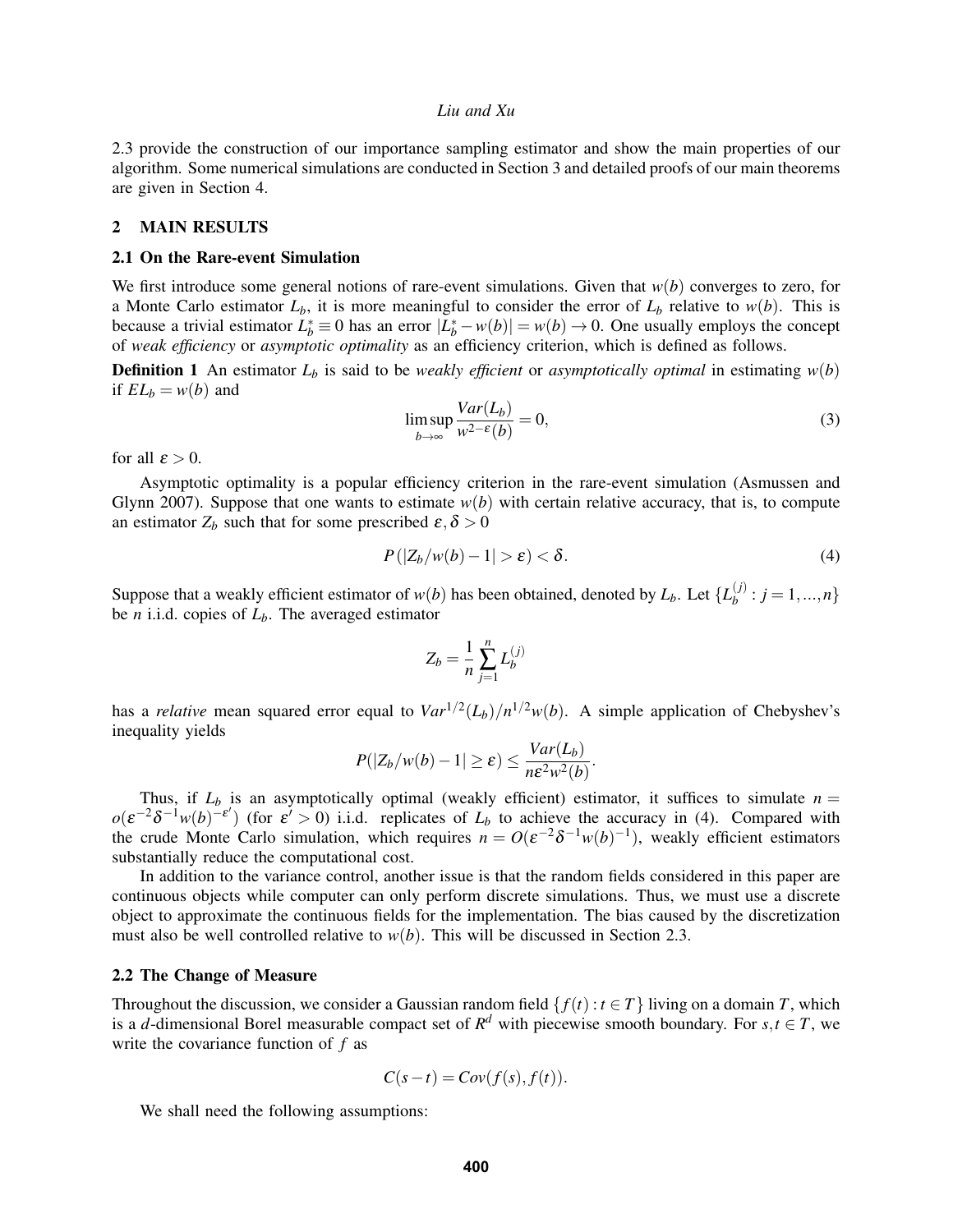- C1 *f* is homogeneous with  $Ef(t) = 0$  and  $Ef^2(t) = 1$  and almost surely at least three times differentiable with respect to *t*.
- C2 The Hessian matrix of *C*(*t*) at the origin is  $-I$ , where *I* is the  $d \times d$  identity matrix.<br>C3 For each  $t \in R^d$ , the function  $C(\lambda t)$  is a non-increasing function of  $\lambda \in R^+$ .
- C3 For each  $t \in R^d$ , the function  $C(\lambda t)$  is a non-increasing function of  $\lambda \in R^+$ .
- C4 The mean function  $\mu(t)$  is three-time differentiable. In addition, If  $\mu(t)$  is not a constant, the maximum of  $\mu(t)$  is not attained at the boundary of *T*.

Condition C1 is rather a strong assumption. It implies that  $C(t)$  is at least 6 times differentiable and the first, third, and fifth derivatives at the origin are all zero. Differentiability is a crucial assumption in this analysis. Condition C2 is introduced to simplify notations. For any Gaussian process  $g(t)$  with covariance function  $C_g(t)$  and  $\Delta C_g(0) = -\Sigma$  and  $\det(\Sigma) > 0$ , C2 can be obtained by an affine transformation by letting  $g(t) = f(\Sigma^{1/2}t)$  and

$$
\int_T e^{\mu(t)+\sigma g(t)}dt = \det(\Sigma^{-1/2}) \int_{\{s:\Sigma^{-1/2} s \in T\}} e^{\mu(\Sigma^{-1/2} s) + \sigma f(s)}ds,
$$

where for each positive semi-definite matrix  $\Sigma$  we let  $\Sigma^{1/2}$  be a symmetric matrix such that  $\Sigma^{1/2}\Sigma^{1/2} = \Sigma$ . Conditions C3 and C4 are imposed for technical reasons.

Our algorithm is established using an importance sampling procedure. In this subsection, we propose a change of measure *Q* on the continuous sample path space and later discretize it for the implementation. This measure is central to our analysis. Let *P* be the original measure. We describe *Q* in two ways. First, we specify the simulations of *f* from *Q* and then provide its Radon-Nikodym derivative with respect to *P*. Under the measure  $Q$ ,  $f(t)$  is generated according to the following three steps:

- 1. Simulate a random variable  $\tau$  uniformly over  $T$  with respect to the Lebesgue measure.
- 2. Given the realized τ, simulate  $f(τ) \sim N(u \mu(τ)/σ,1)$ , where, for each *b*, *u* satisfies the identity

$$
\left(\frac{2\pi}{\sigma}\right)^{\frac{d}{2}}u^{-\frac{d}{2}}e^{\sigma u}=e^{b}.
$$
\n(5)

3. Given  $(\tau, f(\tau))$ , simulate the Gaussian process  $\{f(t) : t \neq \tau\}$  from the original distribution under *P*.

Remark 1 Note that when *b* is large, equation (5) generally has two solutions. One is on the order of  $b/\sigma$ ; the other one is close to zero. We choose *u* to be the larger one.

For the measure *Q* defined above, it is not hard to verify that *P* and *Q* are mutually absolutely continuous with the Radon-Nikodym derivative being

$$
\frac{dQ}{dP} = \int_{T} \frac{1}{mes(T)} \cdot \frac{\exp\left\{-\frac{1}{2}(f(t) - u_t)^2\right\}}{\exp\left\{-\frac{1}{2}f(t)^2\right\}} dt,
$$
\n(6)

where *mes*(·) denotes the Lebesgue measure,

$$
\mu_t = u - \mu_\sigma(t), \quad \mu_\sigma(t) = \mu(t)/\sigma.
$$

The measure *Q* is constructed such that the behavior of *f* under *Q* mimics the behavior of *f* given the rare event  $\{I(T) > e^b\}$  under *P*. In particular, a random variable  $\tau$  is first sampled uniformly over *T*, then *f*(τ) is simulated with a large mean at level  $u - \mu_{\sigma}(\tau)$ . This suggests that the high level of the integral  $\int_T e^{\mu(t)+\sigma f(t)}dt$  is mostly caused by the fact that the field reaches a high level at one location  $t^*$  that is very close to  $\tau$ . Therefore,  $\tau$  is a random index localizing the maximum of the field.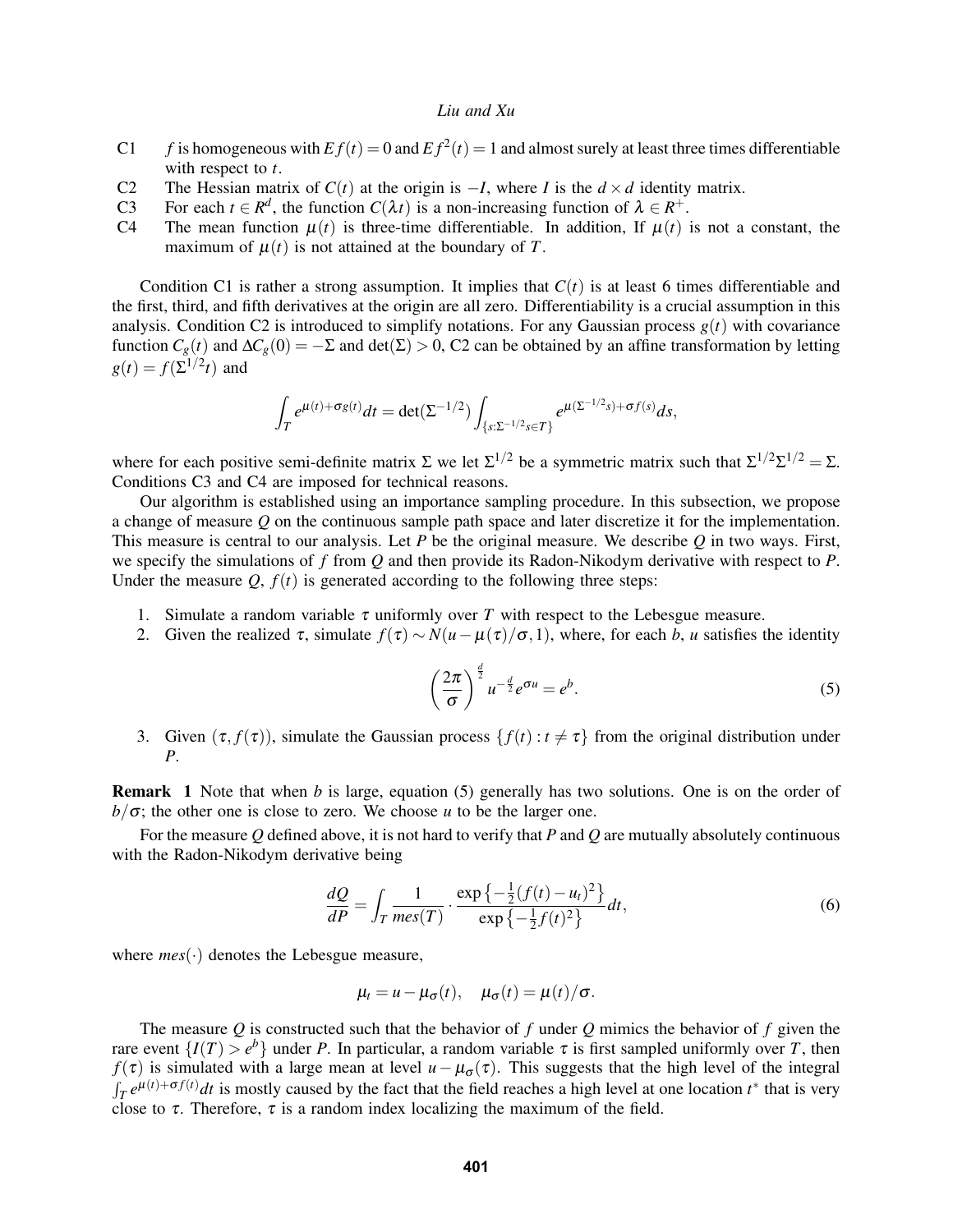Under the above change of measure, we have the corresponding importance sampling estimator taking the form

$$
L_b = \frac{dP}{dQ} 1_{(I(T) > e^b)}
$$

.

The second moment of the estimator equals

$$
E^{\mathcal{Q}}\left[\left(\frac{dP}{dQ}\right)^2; I(T) > e^b\right] = E^{\mathcal{Q}}\left[\left(\int_T \frac{1}{\text{mes}(T)} \cdot \frac{\exp\left\{-\frac{1}{2}(f(t) - u_t)^2\right\}}{\exp\left\{-\frac{1}{2}f(t)^2\right\}} dt\right)^{-2}; I(T) > e^b\right],
$$

where we use  $E^Q$  to denote the expectation under  $Q$  and  $E$  to denote that under  $P$ .

### 2.3 The Algorithm

Direct simulation of a continuous random field is typically not a feasible task. Therefore the change of measure proposed in the previous subsection is not directly applicable. To overcome this difficulty, we concentrate on a suitable discretization scheme, still having in mind the change of measure (6).

We create a regular lattice covering *T* in the following way. Let  $G_{N,d}$  be a countable subset of  $R^d$ 

$$
G_{N,d} = \left\{ \left( \frac{i_1}{N}, \frac{i_2}{N}, \dots, \frac{i_d}{N} \right) : i_1, \dots, i_d \in \mathbb{Z} \right\}.
$$

That is,  $G_{N,d}$  is a regular lattice on  $R^d$ . For each  $t = (t^1, \dots, t^d) \in G_{N,d}$ , define

$$
T_N(t) = \left\{ (s^1, \dots, s^d) \in T : s^j \in (t^j - 1/N, t^j] \text{ for } j = 1, \dots, d \right\}
$$

that is the  $\frac{1}{N}$ -cube intersected with *T* and cornered at *t*. Furthermore, let

$$
T_N = \{t \in G_{N,d} : T_N(t) \neq \emptyset\},\tag{7}
$$

which is the sub-lattice intersecting with *T*. Since *T* is compact,  $T_N$  is a finite set. We enumerate the elements in  $T_N = \{t_1, \dots, t_M\}$ , where  $M = O(N^d)$ . We use

$$
w_M(b) = P(I_M(T) > b)
$$

as an approximation of  $w(b)$  where

$$
I_M(T) = \sum_{i=1}^M mes(T_N(t_i)) \times e^{\sigma f(t_i) + \mu(t_i)}.
$$
\n(8)

We estimate  $w_M(b)$  by importance sampling, which is based on the change of measure proposed in (6). In particular we define  $Q_M$  and  $P_M$  as the discrete versions (on  $T_N$ ) of  $Q$  and  $P$  respectively. Then  $dQ_M/dP_M$  takes the form:

$$
\frac{dQ_M}{dP_M} = \sum_{i=1}^M \frac{1}{M} \frac{e^{-\frac{1}{2}(f(t_i) - u_{t_i})^2}}{e^{-\frac{1}{2}f(t_i)^2}} = \sum_{i=1}^M \frac{1}{M} e^{u_{t_i}f(t_i) - \frac{1}{2}u_{t_i}^2}.
$$
\n(9)

Based on the above change of measure, our algorithm is given as follows: Algorithm 2 For a given *N* and the set  $T_N = \{t_1, \dots, t_M\}$ , the algorithm is as follows:

1. Generate ι uniformly from {1,...,*M*}.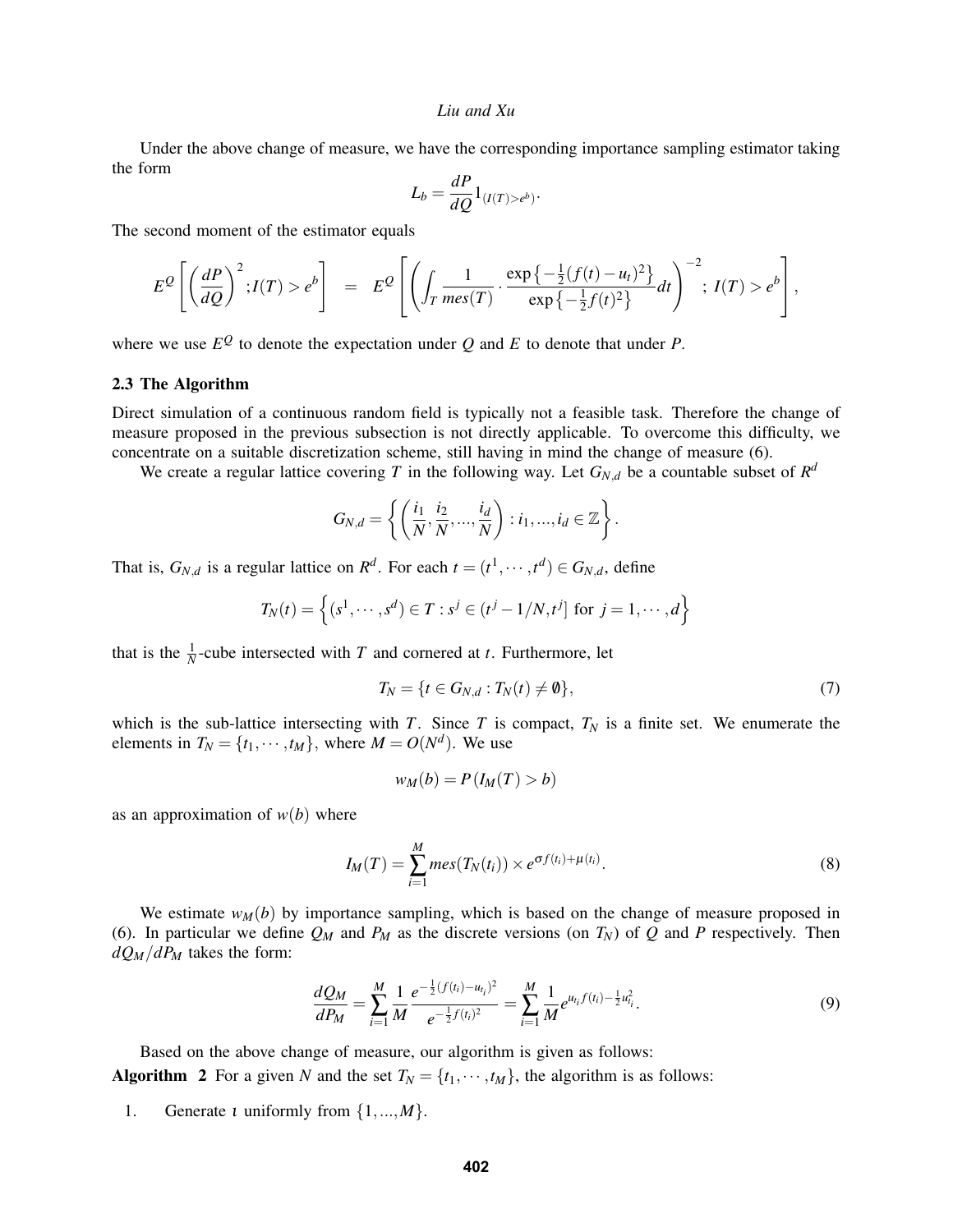- 2. Generate  $f(t_1) \sim N(u_{t_1}, 1)$ .
- 3. Given  $(t_1, f(t_1))$ , simulate the field  $(f(t_1), \dots, f(t_{t-1}), f(t_{t-1}), \dots, f(t_M))$  from the original conditional distribution under *P*.
- 4. Output

$$
\tilde{L}_b = \frac{1_{\{I_M(T) > e^b\}}}{\sum_{i=1}^M \frac{1}{M} e^{u_{t_i} f(t_i) - \frac{1}{2} u_{t_i}^2}}.
$$
\n(10)

It is not hard to verify that  $\tilde{L}_b = 1_{\{I_M(T) > e^b\}} \frac{dP_M}{dQ_M}$  $\frac{dP_M}{dQ_M}$  is an unbiased estimator of  $w_M(b)$ . We have the next theorem to control the bias of the estimator  $\tilde{L}_b$ .

**Theorem 3** Suppose *f* is a Gaussian random field satisfying Conditions C1-C4. For any  $\varepsilon_0 > 0$ , there exists constant  $\kappa_0$  such that for any  $\varepsilon \in (0,1)$ , if  $N > \kappa_0 \varepsilon^{-1-\varepsilon_0} u^{2+\varepsilon_0}$ , then for  $b > 1$ ,

$$
\frac{|w_M(b)-w(b)|}{w(b)}<\varepsilon.
$$

The next theorem controls the variance of the estimator  $\tilde{L}_b$ .

Theorem 4 Suppose *f* is a Gaussian random field satisfying Conditions C1-C4. If *N* is chosen as in Theorem 3, then for any  $\varepsilon' > 0$ , we have

$$
\limsup_{b \to \infty} \frac{E^{\mathcal{Q}_M} \tilde{L}_b^2}{w^{2-\varepsilon'}(b)} = 0.
$$

We simulate *n* i.i.d. copies of  $\tilde{L}_b$  via Algorithm 2,  $\{\tilde{L}_b^{(j)}\}$  $b_i^{(j)}$ :  $j = 1, ..., n$ , and the averaged estimator is

$$
Z_b = \frac{1}{n} \sum_{j=1}^n \tilde{L}_b^{(j)}.
$$

From the discussion in Section 2.1 and Theorems 3 and 4, in order to achieve an  $\varepsilon$  relative error with probability at least  $1-\delta$ , we need to have  $n = O(\varepsilon^{-2} \delta^{-1} w^{-\varepsilon'}(b))$  for any  $\varepsilon' > 0$ . Notice that generating a multivariate Gaussian random vector of dimension *M* is at the most  $O(M^3)$  that is caused by computing eigenvectors of the covariance matrix. Thus, the overall computational complexity is  $O(M^3 + M^2n)$ .

Remark 5 The algorithms are developed for differentiable fields. It is conceivable that efficient simulation algorithms can be developed for nondifferentiable fields following similar ideas. However, the complexity analysis could be very different mostly due to the size of the discretization. In addition, the asymptotic approximations of  $w(b)$  has not yet been developed and it further adds to the difficulty. In this paper, we do not pursue along this generalization.

#### 3 SIMULATION

In this section we apply the proposed algorithm to a homogeneous Gaussian random field  $\{f(t), t \in [0,1]\}$ with mean zero and covariance function

$$
C(t) = e^{-t^2}.
$$

We set  $\mu(t) = 0$  and  $\sigma = 1$ . Then the quantity of interest is

$$
w(b) = P\left(\int_0^1 e^{f(t)}dt > e^b\right).
$$

To implement the algorithm we need to discretize T. Here we choose  $N = 100$  and the detailed simulation is as follows.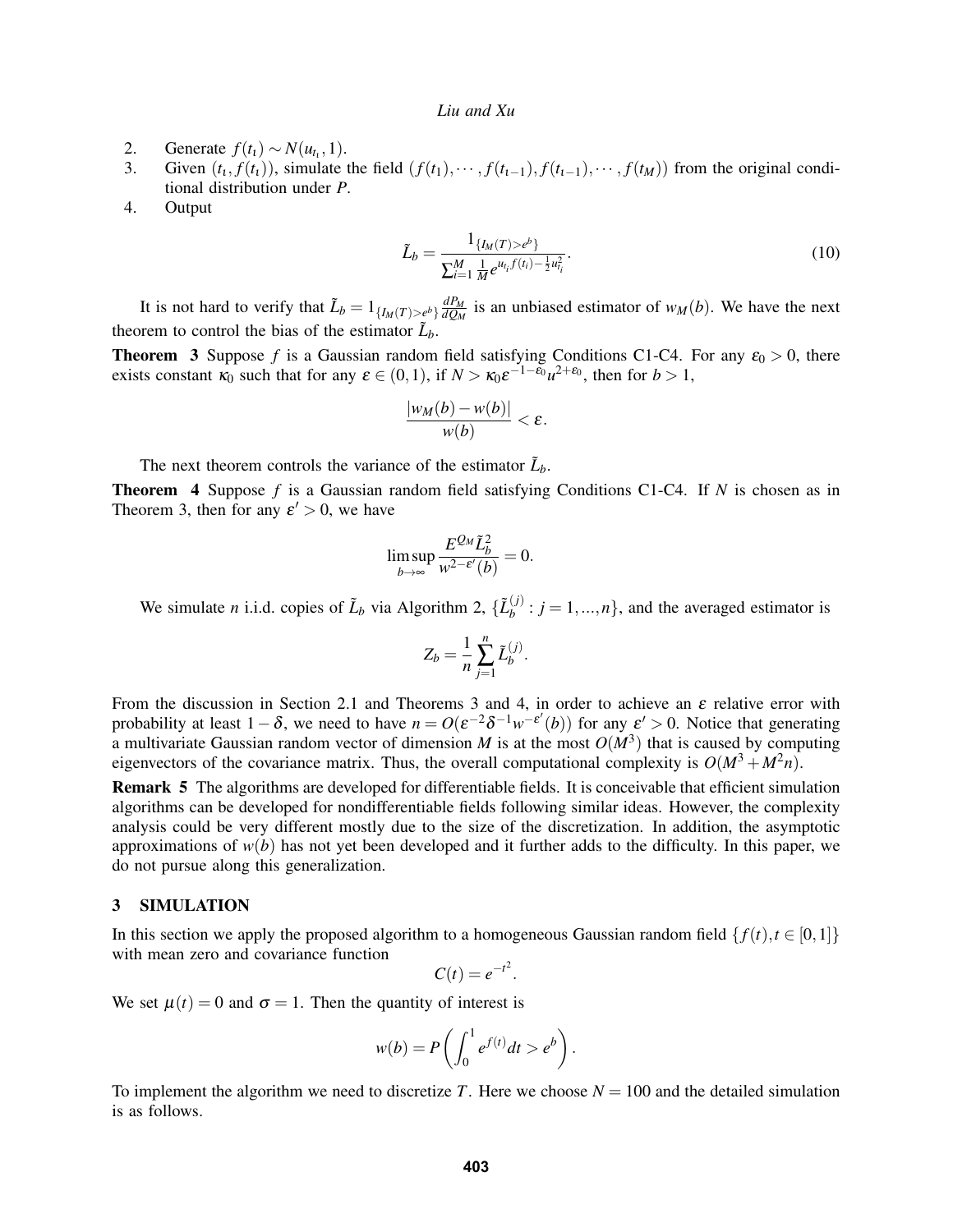- 1. Generate a random variable  $\iota \sim$  Uniform  $\{1, 2, \dots, 100\}$ .
- 2. Simulate  $f\left(\frac{1}{100}\right) \sim N(u, 1)$ , where *u* is calculated from equation (5).
- 3. Given *t* and  $f\left(\frac{t}{100}\right)$ , simulate  $\{f\left(\frac{i}{100}\right), i = 1, \dots, t-1, t+1, \dots, 100\}$ .

The estimated tail probabilities  $w(b)$  along with the estimated standard deviations  $sd^Q(\tilde{L}_b) = \sqrt{Var^Q(\tilde{L}_b)}$ are shown in Table 1. All the results are based on  $10<sup>4</sup>$  independent simulations.

Table 1: Estimates of  $w(b)$ ,  $sd^Q(\tilde{L}_b)$ , and  $sd^Q(\tilde{L}_b)/w(b)$ . All results are based on  $10^4$  independent simulations and thus the standard errors of the estimates are  $sd^{\mathcal{Q}}(\tilde{L}_b)/100$ .

|       | Est.                          |            | $sd^{\mathcal{Q}}(\tilde{L}_b)$   $sd^{\mathcal{Q}}(\tilde{L}_b)$ /Est. |
|-------|-------------------------------|------------|-------------------------------------------------------------------------|
|       | $b = 3$   8.62e-04            | $2.10e-03$ | 2.43                                                                    |
|       | $b = 5$   7.23e-08   2.32e-07 |            | 3.20                                                                    |
|       | $b = 7$   8.56e-14   3.51e-13 |            | 4.10                                                                    |
| $b=9$ | $1.42e-21$   7.69e-21         |            | 5.40                                                                    |

### 4 PROOF OF THEOREMS 3 AND 4

Before proceeding to the proofs of Theorems 3 and 4, we first introduce a few useful lemmas. The first one is known as the Borel-TIS inequality, which was proved independently by Borell (1975), Tsirelson, Ibragimov, and Sudakov (1976).

**Lemma 6** (Borel-TIS) Let  $f(t)$ ,  $t \in \mathcal{U}$ ,  $\mathcal{U}$  is a parameter set, be mean zero Gaussian random field. *f* is almost surely bounded on  $\mathcal{U}$ . Then,

$$
E(\sup_{\mathscr{U}}f(t)) < \infty,
$$

and

$$
P(\max_{t \in \mathcal{U}} f(t) - E[\max_{t \in \mathcal{U}} f(t)] \ge b) \le e^{-\frac{b^2}{2\sigma_{\mathcal{U}}^2}},
$$

where

$$
\sigma_{\mathscr{U}}^2 = \max_{t \in \mathscr{U}} Var[f(t)].
$$

The following lemma provides an asymptotic approximation for tail probability *w*(*b*) (see Theorem 3.4 in Liu and Xu (2012b)).

**Lemma** 7 Consider a Gaussian random field  $\{f(t): t \in T\}$  living on a domain *T* satisfying conditions C1-C4. Then,

$$
w(b) = (1+o(1))\int_T G(t) \cdot u^{d-1} \exp\left\{-\frac{(u-\mu_{\sigma}(t))^2}{2}\right\} dt,
$$

where *u* is as defined in (5),  $\mu_{\sigma}(t) = \mu(t)/\sigma$ ,  $G(t)$  is defined as

$$
G_0 \cdot \exp\left\{\frac{d \cdot \mu(t) + 2|\partial \mu(t)|^2 + \sum_{i=1}^d \partial_{ii}^2 \mu(t)}{2\sigma^2}\right\},\,
$$

and  $G_0$  is some constant only depending on  $\sigma$  and the covariance function of *f*.

The next lemma provides an asymptotic approximation of the density function of  $log I(T)$  (Liu and Xu 2012a).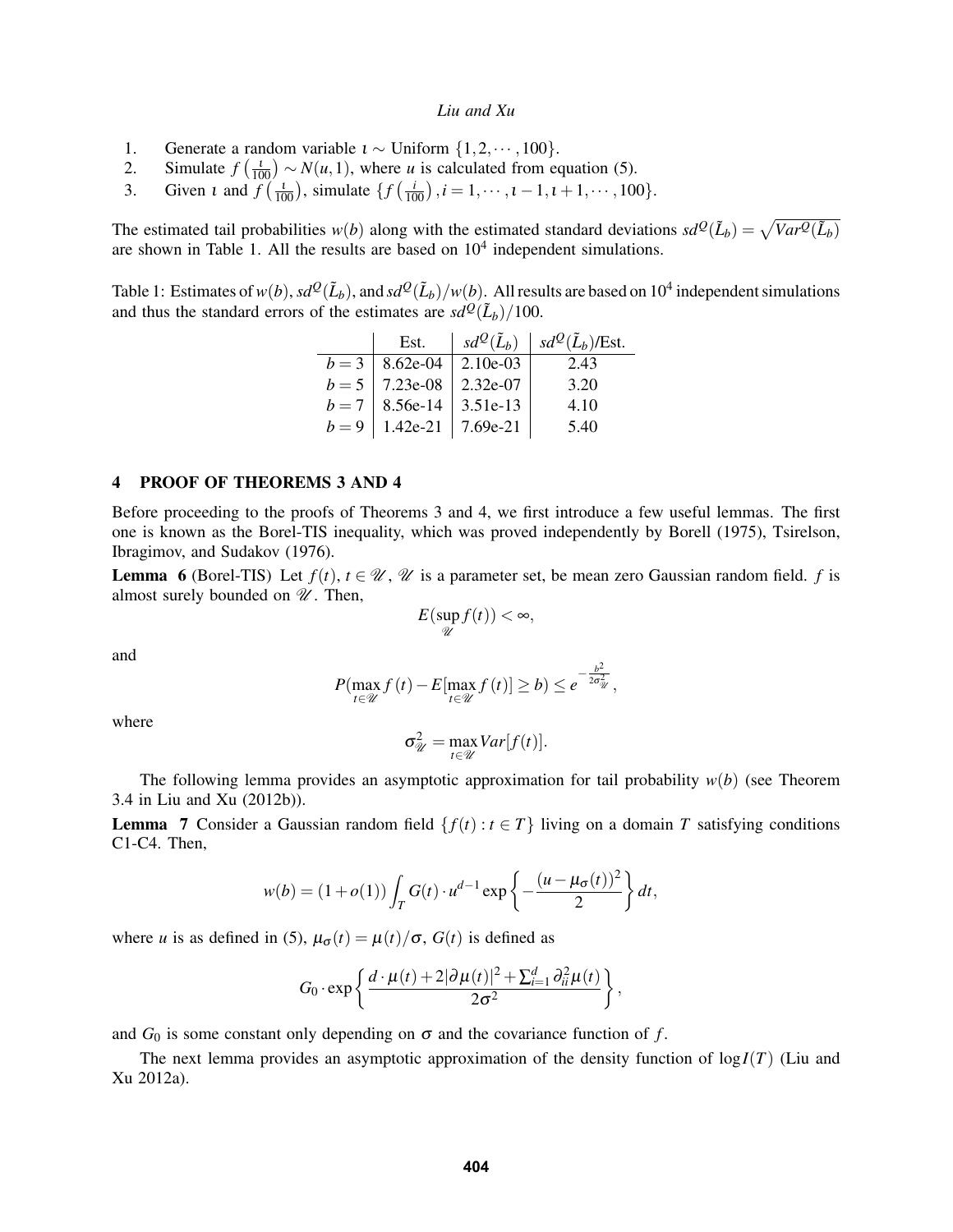**Lemma 8** Suppose that conditions C1-C4 are satisfied. Let  $F'(x)$  be the probability density function of  $\log I(T) = \log \int_T e^{\sigma f(t) + \mu(t)} dt$ . Then the following approximation holds as  $x \to \infty$ 

$$
F'(x) = (1 + o(1))\sigma^{-2}x \cdot w(x).
$$

With the above preparations, we are ready to prove Theorems 3 and 4.

### 4.1 Proof of Theorem 3

For some  $A > 0$ , let

$$
\mathcal{L} = \left\{ \sup_{t \in T} |\partial f(t)| \le A (1 - u^{-2} \log \varepsilon) u \right\}.
$$
 (11)

Then by Lemma 6, we can choose *A* sufficiently large (independent of  $u$  and  $\varepsilon$ ) and have that

$$
P(\mathscr{L}^c) = P\left(\sup_{t \in T} |\partial f(t)| > A(1 - u^{-2} \log \varepsilon)u\right) = o(1)\varepsilon w(b).
$$

Therefore,

$$
\begin{aligned} |w_M(b) - w(b)| &= \left| P\left(I_M(T) > e^b, \mathcal{L}\right) - P\left(I(T) > e^b, \mathcal{L}\right) \right| + o(1)\varepsilon w(b) \\ &= \left| P\left(I_M(T) > e^b, I(T) < e^b, \mathcal{L}\right) + P\left(I_M(T) < e^b, I(T) > e^b, \mathcal{L}\right) \right| + o(1)\varepsilon w(b). \end{aligned} \tag{12}
$$

On the set  $\mathscr{L}$ , we have that there exists a positive constant  $c_1$  such that

$$
|I_M(T) - I(T)| = \left| \sum_{i=1}^M mes(T_N(t_i)) \times e^{\sigma f(t_i) + \mu(t_i)} - \sum_{i=1}^M \int_{T_N(t_i)} e^{\sigma f(t) + \mu(t)} dt \right|
$$
  
  $\leq c_1 \min\{I(T), I_M(T)\} \cdot \sup_{t \in T} |\partial f(t)|/N,$ 

which implies that

$$
(12) \le P\left(e^b\left(1-c_1\frac{A(1-u^{-2}\log \varepsilon)u}{N}\right) < I(T) < e^b\left(1+c_1\frac{A(1-u^{-2}\log \varepsilon)u}{N}\right)\right) + o(1)\varepsilon w(b) \le O(1)\frac{(1-u^{-2}\log \varepsilon)u}{N} \times b \times w(b) + o(1)\varepsilon w(b).
$$

The last step of the above equation is due to the results of Lemma 8. Note that  $\sigma u/b \to 1$ . Thus it is sufficient to choose  $N = O(\varepsilon^{-1-\varepsilon_0}u^{2+\varepsilon_0})$  so that

(12)  $\leq \varepsilon \cdot w(b)$ ,

which completes our proof.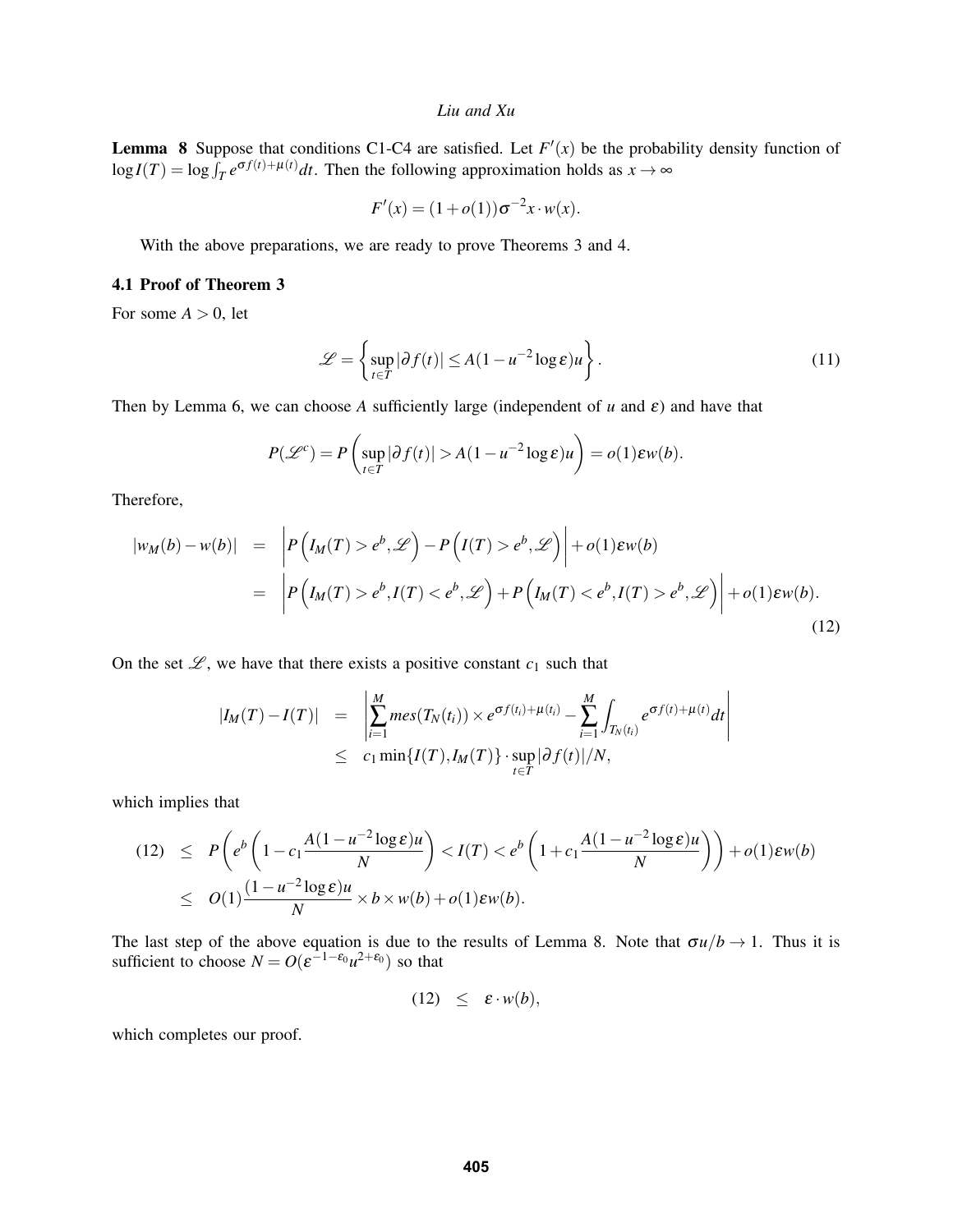### 4.2 Proof of Theorem 4

Consider the change of measure in (9),

$$
\frac{dQ_M}{dP_M} = \sum_{i=1}^M \frac{1}{M} \frac{e^{-\frac{1}{2}(f(t_i) - u_{t_i})^2}}{e^{-\frac{1}{2}f(t_i)^2}} = \sum_{i=1}^M \frac{1}{M} e^{-\frac{1}{2}u_{t_i}^2 + f(t_i)u_{t_i}}.
$$

For the  $t_i$ 's in the interior of *T*, we have that  $mes(T_N(t_i)) \sim mes(T)/M$ ; for those that are close to the boundary, we have that  $mes(T_N(t_i)) < mes(T)/M$ . Thus, we have

$$
E^{Q_{M}}\left[\tilde{L}_{b}^{2}\right] = E^{Q_{M}}\left[\frac{1}{\left(\sum_{i=1}^{M}\frac{1}{M}e^{-\frac{1}{2}u_{i_{i}}^{2}+f(t_{i})u_{i_{i}}}\right)^{2}};\sum_{i=1}^{M}mes(T_{N}(t_{i})) \times e^{\sigma f(t_{i})+\mu(t_{i})} > e^{b}\right]
$$
  
\n
$$
\leq E^{Q_{M}}\left[\frac{1}{\left(\sum_{i=1}^{M}\frac{1}{M}e^{-\frac{1}{2}u_{i_{i}}^{2}+f(t_{i})u_{i_{i}}}\right)^{2}};\sum_{i=1}^{M}\frac{mes(T)}{M}\sum_{i=1}^{M}e^{\sigma f(t_{i})+\mu(t_{i})} > e^{b}\right]
$$
  
\n
$$
\leq e^{(u-\min_{t}\mu_{\sigma}(t))^{2}}\cdot E^{Q_{M}}\left[\frac{1}{\left(\frac{1}{M}\sum_{i=1}^{M}e^{u_{i_{i}}f(t_{i})}\right)^{2}};2\times\frac{mes(T)}{M}\sum_{i=1}^{M}e^{\sigma f(t_{i})+\mu(t_{i})} > e^{b}\right].
$$
 (13)

Note that for *b* large enough

$$
\frac{1}{M}\sum_{i=1}^M e^{u_{t_i}f(t_i)} = \frac{1}{M}\sum_{i=1}^M e^{u_{t_i}(f(t_i)+\mu_{\sigma}(t_i))-u_{t_i}\mu_{\sigma}(t_i)}.
$$

There are two types of  $t_i$ 's:  $f(t_i) + \mu_{\sigma}(t_i) > 0$  and  $f(t_i) + \mu_{\sigma}(t_i) < 0$ . Furthermore, notice that

$$
u_{t_i}\mu_{\sigma}(t_i) \le u \max_{t \in T} \mu_{\sigma}(t) - \min_{t \in T} \mu_{\sigma}^2(t)
$$

we have that

$$
\frac{1}{M} \sum_{i=1}^{M} e^{u_{t_i} f(t_i)} \geq e^{-u \max_{t \in T} \mu_{\sigma}(t) + \min_{t \in T} \mu_{\sigma}^2(t)} \times \frac{1}{M} \sum_{i=1}^{M} e^{u_{t_i} (f(t_i) + \mu_{\sigma}(t_i))}
$$
\n
$$
\geq e^{-u \max_{t \in T} \mu_{\sigma}(t) + \min_{t \in T} \mu_{\sigma}^2(t)}
$$
\n
$$
\times \frac{1}{M} \Bigg[ \sum_{\{f(t_i) + \mu_{\sigma}(t_i) \geq 0\}} e^{(u - \max_{t \in T} \mu_{\sigma}(t_i))(f(t_i) + \mu_{\sigma}(t_i))}
$$
\n
$$
+ \sum_{\{f(t_i) + \mu_{\sigma}(t_i) < 0\}} e^{(u - \min_{t \in T} \mu_{\sigma}(t_i))(f(t_i) + \mu_{\sigma}(t_i))} \Bigg]
$$
\n
$$
\geq \delta_0 e^{-u \max_{t \in T} \mu_{\sigma}(t)} \times \left[ \frac{1}{M} \sum_{i=1}^{M} e^{(u - \max_{t \in T} \mu_{\sigma}(t))(f(t_i) + \mu_{\sigma}(t_i))} \right]
$$

where  $\delta_0 \in (0,1)$  is some positive constant chosen to be small. Then by Jensen's inequality, on the set

,

$$
2 \times \frac{mes(T)}{M} \sum_{i=1}^{M} e^{\sigma f(t_i) + \mu(t_i)} > e^b
$$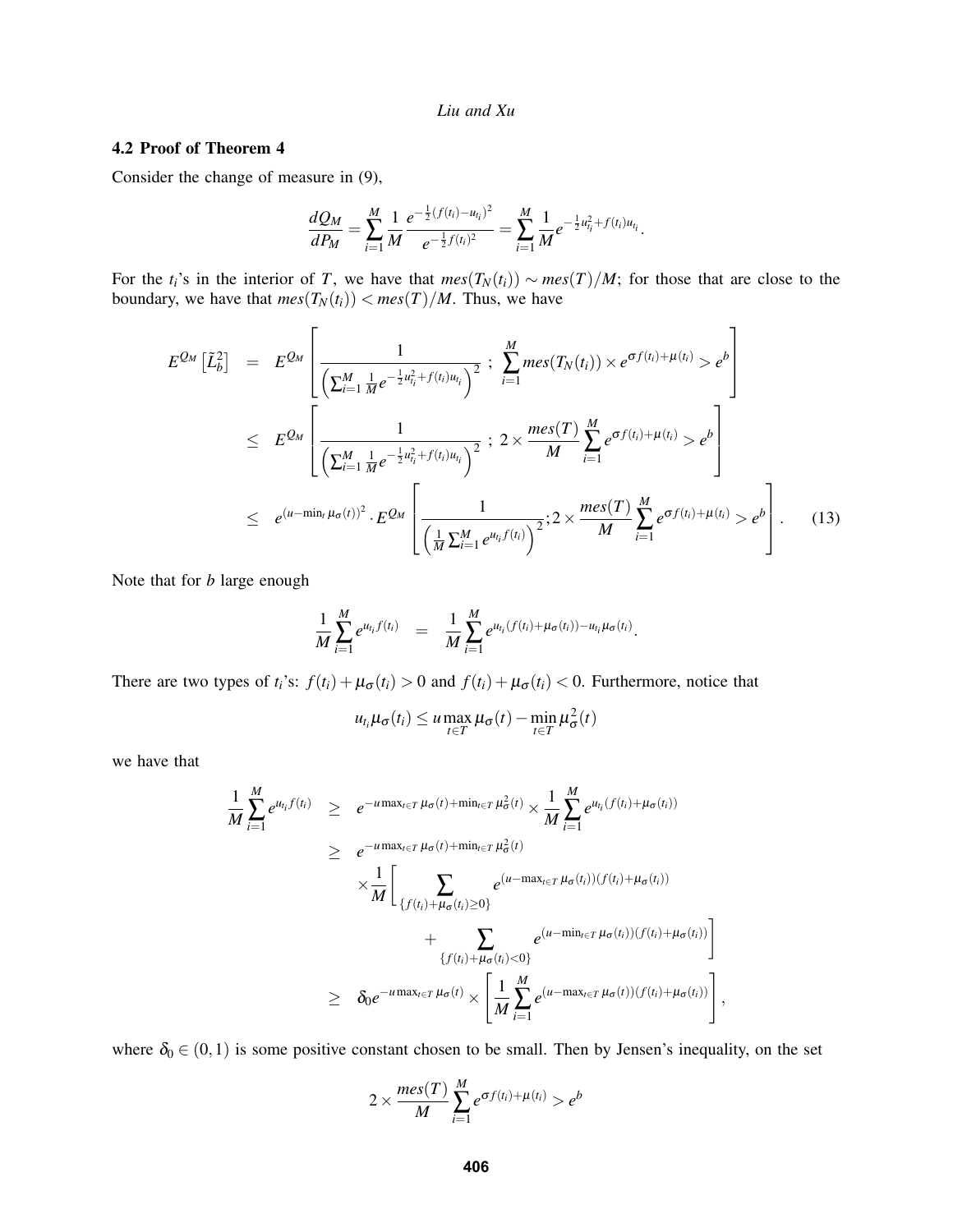we have that

$$
\left(\frac{1}{M}\sum_{i=1}^M e^{u_{t_i}f(t_i)}\right)^2 \geq \delta_0^2 e^{-2u \max_{t \in T} \mu_{\sigma}(t)} \cdot \left(\frac{e^b}{2 \times mes(T)}\right)^{2(u - \max_{t \in T} \mu_{\sigma}(t))/\sigma}.
$$

Therefore, there exists a constant  $c_1$  such that

$$
(13) \leq e^{(u-\min_{t} \mu_{\sigma}(t))^{2}} \cdot \delta_{0}^{-2} e^{2u \max_{t \in T} \mu_{\sigma}(t)} \cdot \left(\frac{e^{b}}{2 \times mes(T)}\right)^{-2(u-\max_{t \in T} \mu_{\sigma}(t))/\sigma}
$$
  

$$
\leq e^{-u^{2}+c_{1}u \log u}.
$$

The last step is due to the fact that  $b/u \to \sigma$ . Now combining the above result with the approximation of *w*(*b*) in Lemma 7, we have that  $-2\log(w(b))/u^2 \to 1$  and thus for any  $\varepsilon' > 0$ 

$$
\limsup_{b \to \infty} \frac{E^{\mathcal{Q}} \tilde{L}_{b}^2}{w(b)^{2-\varepsilon'}} = 0,
$$

which completes our proof.

## 5 ACKNOWLEDGEMENT

This research is supported in part by Institute of Education Sciences, through Grant R305D100017, NSF CMMI-1069064, and NSF SES-1123698.

### **REFERENCES**

- Adler, R., J. Blanchet, and J. Liu. 2008, December. "Efficient Simulation for Tial Probabilities of Gaussian Random Fields". In *Proceedings of the 2008 Winter Simulation Conference*, edited by S. J. Mason, R. R. Hill, L. Moench, O. Rose, T. Jefferson, and J. W. Fowler, 328–336. Piscataway, New Jersey: Institute of Electrical and Electronics Engineers, Inc.
- Adler, R., J. Blanchet, and J. Liu. 2012. "Efficient Monte Carlo for Large Excursions of Gaussian Random Fields". *Annals of Applied Probability* 22 (3): 1167–1214.
- Adler, R., and J. Taylor. 2007. *Random fields and geometry*. Springer.
- Asmussen, S., and P. Glynn. 2007. *Stochastic Simulation: Algorithms and Analysis*. New York, NY, USA: Springer.
- Azais, J. M., and M. Wschebor. 2008. "A general expression for the distribution of the maximum of a Gaussian field and the approximation of the tail". *Stochastic Processes and Their Applications* 118 (7): 1190–1218.
- Borell, C. 1975. "The Brunn-Minkowski inequality in Gauss space". *Inventiones Mathematicae* 30 (2): 207–216.
- Duffie, D. 2001. *Dynamic asset pricing theory*. 3rd ed. Princeton, N.J.: Princeton University Press.
- Liu, J. 2012. "Tail Approximations of Integrals of Gaussian Random Fields". *Annals of Probability* 40 (3): 1069–1104.
- Liu, J., and G. Xu. 2012a. "On the Density Functions of Integrals of Gaussian Random Fields". *Journal of/Advances in Applied Probaiblity* to appear:http://stat.columbia.edu/˜jcliu/paper/grf10.pdf.
- Liu, J., and G. Xu. 2012b. "Some Asymptotic Results of Gaussian Random Fields with Varying Mean Functions and the Associated Processes". *Annals of Statistics* 40:262–293.
- Piterbarg, V. I. 1996. *Asymptotic methods in the theory of Gaussian processes and fields*. Providence, R.I.: American Mathematical Society.
- Sun, J. Y. 1993. "Tail probabilities of the maxima of gaussian random-fields". *Annals of Probability* 21 (1): 34–71.